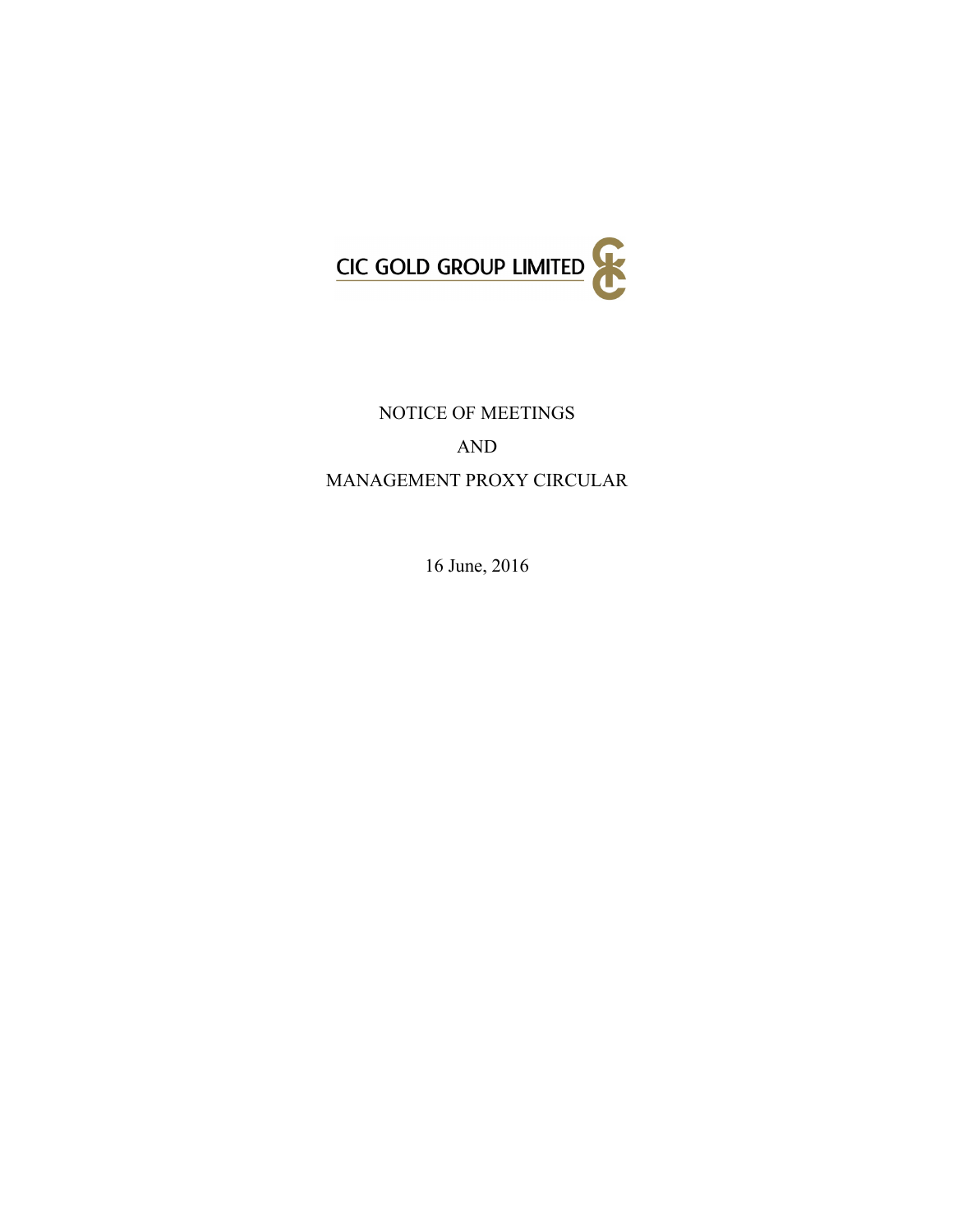## (Registerered in the Seychelles with company number 145872)

## **NOTICE OF ANNUAL AND SPECIAL GENERAL MEETINGS OF SHAREHOLDERS**

NOTICE IS HEREBY GIVEN that an annual and special general meetings (the "**Meeting**") of the shareholders of CIC GOLD GROUP LIMITED. (the "**Corporation**") will be held at Level 8 Suite 802, The St Regis Commercial Center, 21 Jianguomenwai Dajie, Beijing, China 100020 at **5.00 pm. on Thursday, August 11th, 2016** for the following purposes:

#### *ORDINARY BUSINESS*

To consider and, if thought fit, to pass the following resolutions numbered I to III (inclusive) as ordinary resolutions of the Corporation:

- I. to elect directors in place of each of HE Barsbold Ulambayar and Messrs Michael M. Smith, Li (David) Jinliang, Jeffrey L. Karoly and Graham Fyfe who retire by rotation and, being eligible, offer themselves for re-election in accordance with article 17.1 of the Corporations's articles of association and to futher fix the number of directors to be elected to the board of directors of the Corporation at five  $(5)$ ;
- II. to receive consider, and adopt the audited consolidated financial statements of the Corporation for the fiscal year ended December 31, 2015, together with the report of the directors and auditors thereon;
- III. to re-appoint Chapman Davis LLP as auditors of the Corporation to hold office from the conclusion of this Meeting until the conclusion of the next annual general meeting at which accounts are laid and to authorize the directors to fix their remuneration; and

to transact such further or other business as may properly come before the Meeting or any adjournment or adjournments thereof.

#### *SPECIAL BUSINESS*

To consider and, if thought fit, to pass the following resolutions numbered IV to V (inclusive) as special resolutions of the Corporation:

- IV. to consider and, if thought appropriate, to pass, with or without variation, a special resolution of the shareholders in respect to the Corporation's working capital and operating budget,;
- V. to consider and, if thought appropriate, to pass, with or without variation, a special resolution of the shareholders confirming and ratifying all previous resolutions, acts, proceedings and deeds of the Directors of the Corporation; and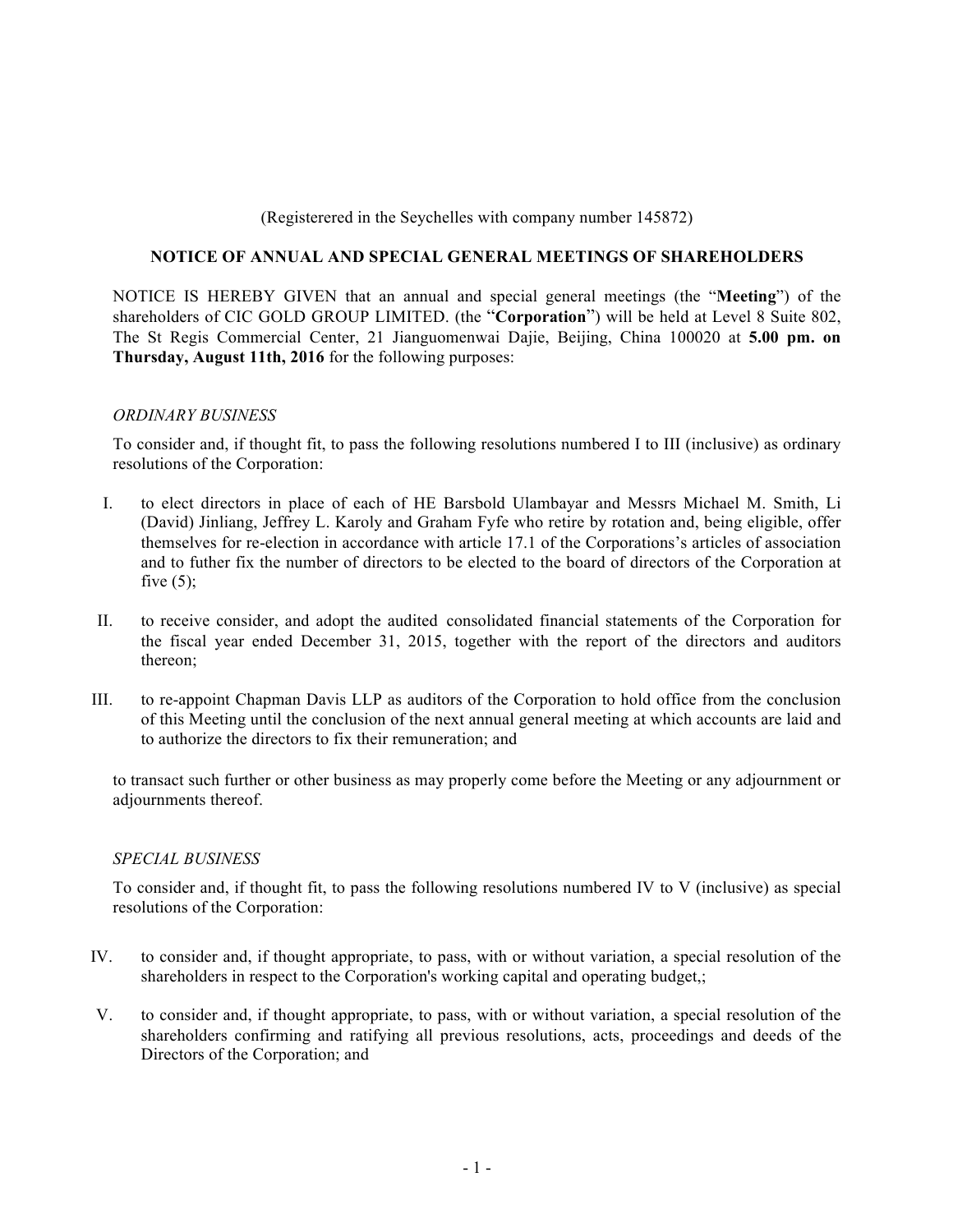For the avoidance of doubt, resolutions IV to V (inclusive) will be proposed as special resolutions of the Corporation. All other resolutions will be proposed as ordinary resolutions of the Corporation.

This notice is accompanied by a form of proxy. The meeting Information Circular is available on the Corporations web site: www.CICGold.com and should be read in conjunction with the Corporations Annual Report 2015 available on the Corporations web site.

Shareholders who are unable to attend the Meeting in person are requested to submit a Proxy form hereto attached and lodge as per instructions no later than 10:00 a.m. (BST) on August 4, 2016 so that as large a representation as possible may be had at the Meeting.

DATED the 16 of June 2016.

## *BY ORDER OF THE BOARD*

**HE U. Barsbold** Chief Executive Officer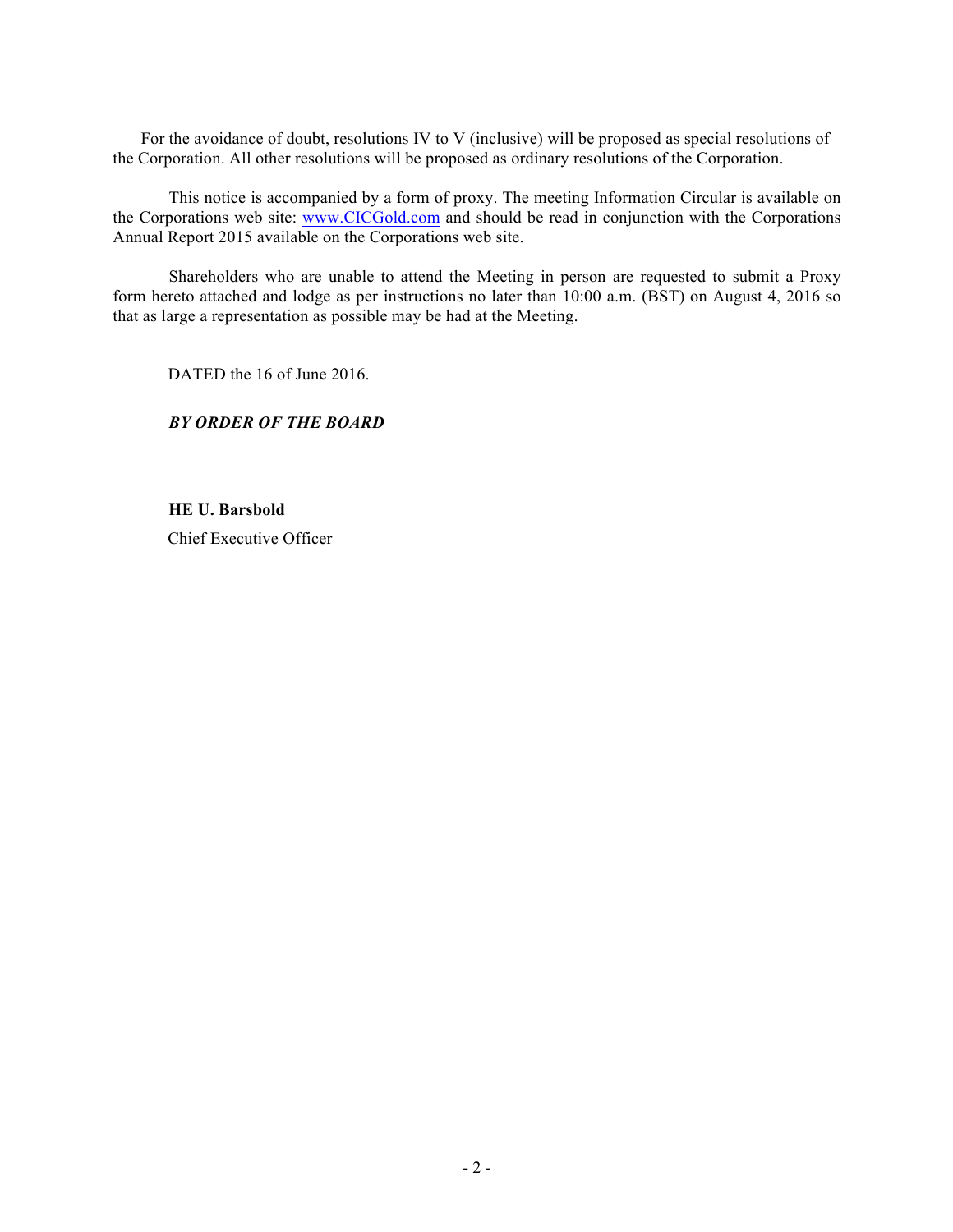# **CIC GOLD GROUP LIMITED MANAGEMENT PROXY CIRCULAR**

# **SOLICITATION OF PROXIES**

**THIS MANAGEMENT PROXY CIRCULAR IS FURNISHED IN CONNECTION WITH THE SOLICITATION BY THE MANAGEMENT OF CIC GOLD GROUP LIMITED** (the "**Corporation**" or "**CIC Gold**") of proxies to be used at the annual and special meeting of shareholders of the Corporation (the "**Meeting**") to be held at the time and place and for the purposes set forth in the accompanying Notice of Meeting. The information contained in this management proxy circular is given as of June 16, 2016 unless indicated otherwise.

# **APPOINTMENT AND REVOCATION OF PROXIES**

The persons named in the enclosed form of proxy are directors and/or officers of the Corporation. **A shareholder has the right to appoint a person or company, who need not be a shareholder of the Corporation, other than the persons named in the enclosed form of proxy, to represent the shareholder at the Meeting or any adjournment thereof.** Such right may be exercised either by inserting such person's name in the blank space provided in the form of proxy and striking out the names of management's nominees, or by completing another proper form of proxy and, in either case, depositing the completed proxy at the office of the transfer agent indicated on the enclosed envelope not later than 48 hours (excluding Saturdays and holidays) before the time of the Meeting, or delivering the completed proxy to the Chairman of the Meeting on the day of the Meeting or any adjournment thereof, prior to the commencement thereof.

A shareholder who has given a proxy has the power to revoke it as to any matter on which a vote has not already been cast pursuant to the authority conferred by the proxy and may do so either: (a) by delivering another properly executed form of proxy bearing a later date and depositing it as aforesaid; or (b) by depositing an instrument in writing revoking the proxy executed by the shareholder: (i) with the transfer agent indicated on the enclosed envelope at any time up to and including 5:00 p.m. (BST) on the second last business day preceding the day of the Meeting, or any adjournment thereof, at which the proxy is to be used; (ii) with the Chairman of the Meeting on the day of the Meeting or any adjournment thereof, prior to the commencement of the Meeting or any adjournment thereof; or (iii) in any other manner permitted by law.

# **VOTING OF PROXIES**

The shares represented by proxies in favour of management nominees will be voted or withheld from voting in accordance with the instructions of the shareholder on any ballot that may be called for and, if a shareholder specifies a choice with respect to any matter to be acted upon at the Meeting, the shares represented by the proxy shall be voted accordingly. **Where shareholders have properly executed proxies in favour of the persons named in the enclosed form of proxy and have not specified in the form of proxy the manner in which the named proxies are required to vote the shares represented thereby, such shares will be voted for the election of directors, the appointment of auditors as further described in this management proxy circular. The enclosed form of proxy also confers discretionary authority upon the persons named therein to vote with respect to any amendments or variations to the matters identified in the Notice of Meeting and with respect to any other matters which may properly come before the Meeting in such manner as such nominee in his judgment may determine**. At the time of printing this management proxy circular, the management of the Corporation knows of no such amendments, variations or other matters to come before the Meeting.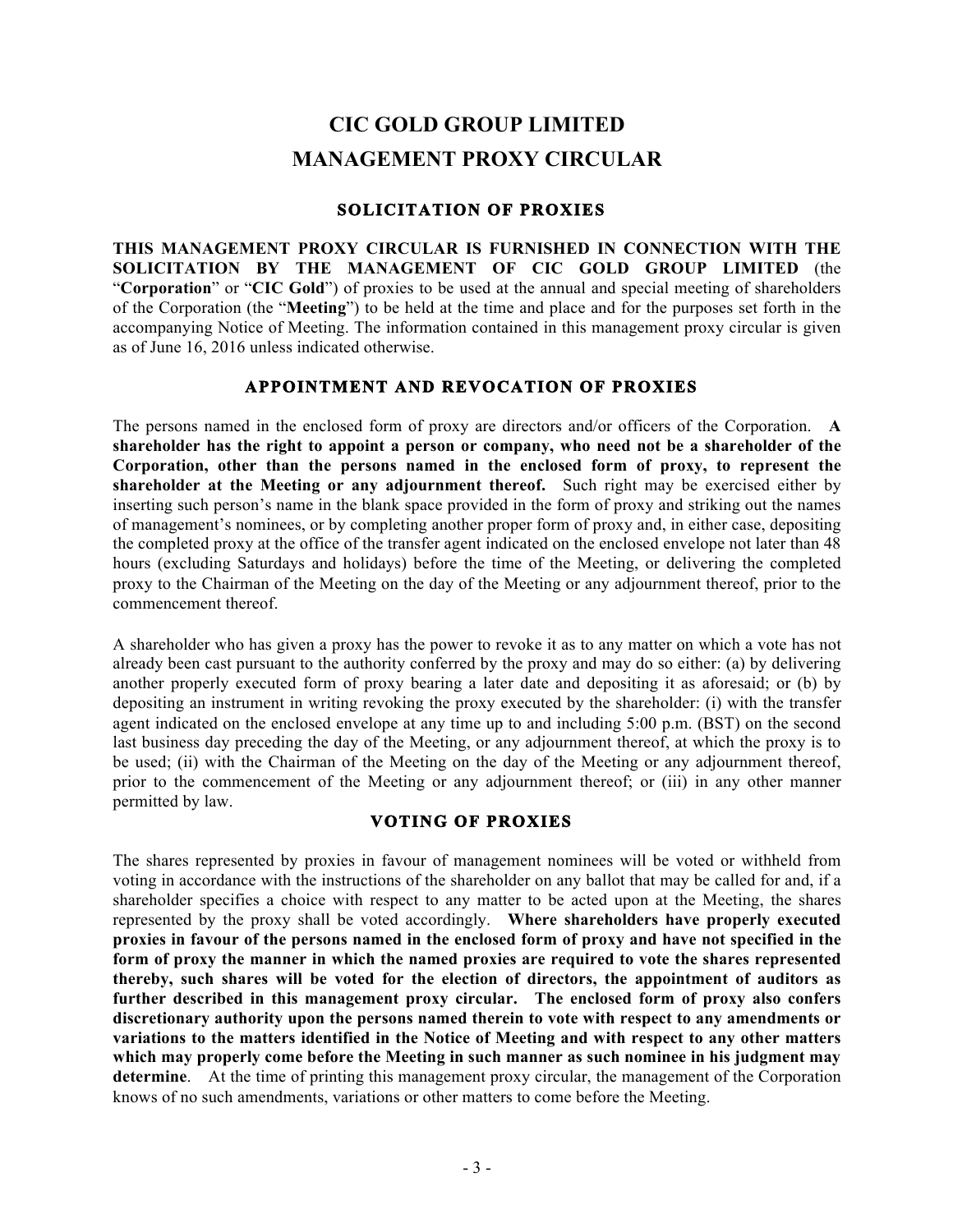## **NON-REGISTERED HOLDERS**

Only registered holders of common shares of the Corporation (the "**Common Shares**") or the persons they appoint as their proxies are permitted to vote at the Meeting. However, in many cases, Common Shares beneficially owned by a person (a "**Non-Registered Holder**") are registered either: (i) in the name of an intermediary (an "**Intermediary**") with whom the Non-Registered Holder deals in respect of the Common Shares (Intermediaries include, among others, banks, trust companies, securities dealers and brokers and trustees and administrators of self-administered RRSPs, RRIFs, RESPs and similar plans); or (ii) in the name of a clearing agency of which the Intermediary is a participant. The Corporation will have distributed copies of the accompanying Notice of Meeting, this management proxy circular and the enclosed form of proxy (collectively, the "**meeting materials**") to the clearing agencies and Intermediaries for onward distribution to Non-Registered Holders.

Intermediaries are required to forward the meeting materials to Non-Registered Holders. Non-Registered Holders will be given, in substitution for the proxy otherwise contained in the meeting materials, a request for voting instructions (the "**voting instructions form**") which, when properly completed and signed by the Non-Registered Holder and returned to the Intermediary, will constitute voting instructions which the Intermediary must follow.

The purpose of this procedure is to permit Non-Registered Holders to direct the voting of the Common Shares they beneficially own. Should a Non-Registered Holder who receives the voting instructions form wish to vote at the Meeting in person (or have another person attend and vote on behalf of the Non-Registered Holder), the Non-Registered Holder should so indicate in the place provided for that purpose in the voting instructions form and a form of legal proxy will be sent to the Non-Registered Holder. In any event, Non-Registered Holders should carefully follow the instructions of their Intermediary set out in the voting instructions form.

# **INTEREST OF CERTAIN PERSONS IN MATTERS TO BE ACTED UPON**

Except as disclosed herein, no person has any material interest, direct or indirect, by way of beneficial ownership of securities or otherwise, in matters to be acted upon at the Meeting other than the election of directors and the appointment of auditors and as set out herein. For the purpose of this paragraph, "Person" shall include each person: (a) who has been a director, senior officer or insider of the Corporation at any time since the commencement of the Corporation's last fiscal year; (b) who is a proposed nominee for election as a director of the Corporation; or (c) who is an associate or affiliate of a person included in subparagraphs (a) or (b).

# **VOTING SECURITIES AND PRINCIPAL HOLDERS THEREOF**

In accordance with Disclosure and Transparency Rule 5.6 the Corporation makes the following disclosure with respect to the share capital and voting rights of the Corporation.

## **Current Share Capital**

As at June 16, 2016 the share capital of the Corporation consists of 103,590,000 Common Shares of no par value each with voting rights. The Corporation does not hold any Common Shares in treasury. Therefore, the total number of shares and voting rights in the Corporation is 103,590,000.

However, whilst the undertakings to the Corporation not to exercise their voting rights given by CIC Capital Ltd. and CIC Capital Fund Ltd., the number of voting rights will in practice be reduced to 62,470.000.

The Corporation has prepared a list of all persons who were registered holders of Common Shares on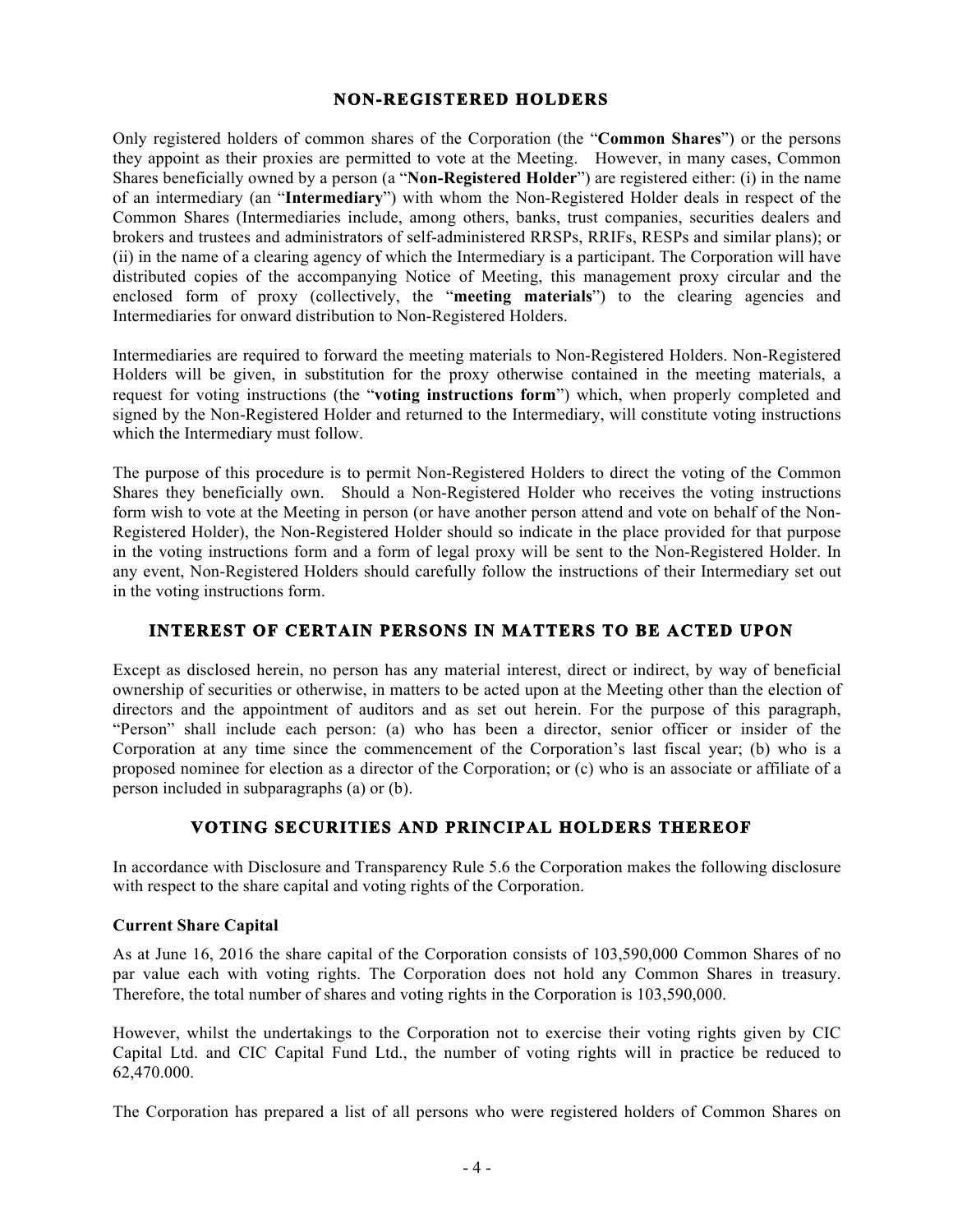June 16, 2016 (the "**Record Date**") and the number of Common Shares registered in the name of each such person on that date. Each holder of Common Shares named in the list will be entitled to vote the Common Shares registered in the holder's name on the list at the Meeting, either in person or by proxy, except to the extent that the holder has transferred any of the holder's Common Shares after the Record Date and the transferee of such Common Shares produces properly endorsed share certificates or otherwise establishes that the transferee owns the Common Shares and demands, not later than ten days before the day of the Meeting, that the transferee's name be included in the list, in which case the transferee is entitled to vote the transferee's Common Shares at the Meeting.

To the knowledge of the directors and senior officers of the Corporation, no person or company beneficially owns, directly or indirectly, or controls or directs, shares carrying more than 3% of the voting rights attached to all outstanding shares of the Corporation, other than as set out below:

| <b>Name</b>                      | <b>Number of Common</b> | Percentage of        |
|----------------------------------|-------------------------|----------------------|
|                                  | <b>Shares held</b>      | <b>Common Shares</b> |
| CIC Capital Ltd.                 | 35,840,000              | 34.60                |
| <b>Beaufort Nominees Limited</b> | 19,838,295              | 19.15                |
| Dell Balfour                     | 8,222,300               | 7.94                 |
| M. A. Brockhurst (Trustee)       | 7,500,000               | 7.24                 |
| Peel Hunt Holdings Limited       | 5,646,233               | 5.45                 |
| CIC Capital Fund Ltd. (Canada)   | 5,280,000               | 5.10                 |

#### **Share Capital should the corporation be re-admitted to trading at time of meeting**

It is possible the Corporation Share Capital may change subject only to re-admission.

Following possible re-admission subject to relevent regulatory approval the share capital at first day trading would be 429,520,000 Common Shares of no par value each with voting rights. The shareholders of the corporation on the 19 February 2016 authorised the directors to issue 325,930,000 new Common Shares. The Corporation does not hold any Common Shares in treasury.

However, whilst the undertakings to the Corporation not to exercise their voting rights given by CIC Capital Ltd., CIC Capital Fund Ltd. and Stuart J. Bromley (Director of CIC Fund), the number of voting rights will in practice be reduced to 130,471,746.

To the knowledge of the directors and senior officers of the Corporation, no person or company beneficially owns, directly or indirectly, or controls or directs, shares carrying more than 3% of the voting rights attached to all outstanding shares of the Corporation, other than as set out below:

| <b>Name</b>                      | Number of<br><b>Common Shares</b><br>held | Percentage of<br>Common<br><b>Shares</b> |
|----------------------------------|-------------------------------------------|------------------------------------------|
| Gobi Minerals Vendors:           |                                           |                                          |
| HE Barsbold Ulambayar            | 111,280,430                               | 25.91%                                   |
| Ms. Altansukh Uyanga             | 50,000,000                                | $11.64\%$                                |
| Ms. Ganbayar Solongo             | 50,000,000                                | 11.64%                                   |
| CIC Capital Ltd.                 | 35,804,000                                | 8.34%                                    |
| CIC Fund                         | 34,668,605                                | 8.07%                                    |
| <b>Beaufort Nominees Limited</b> | 19,838,295                                | 4.62%                                    |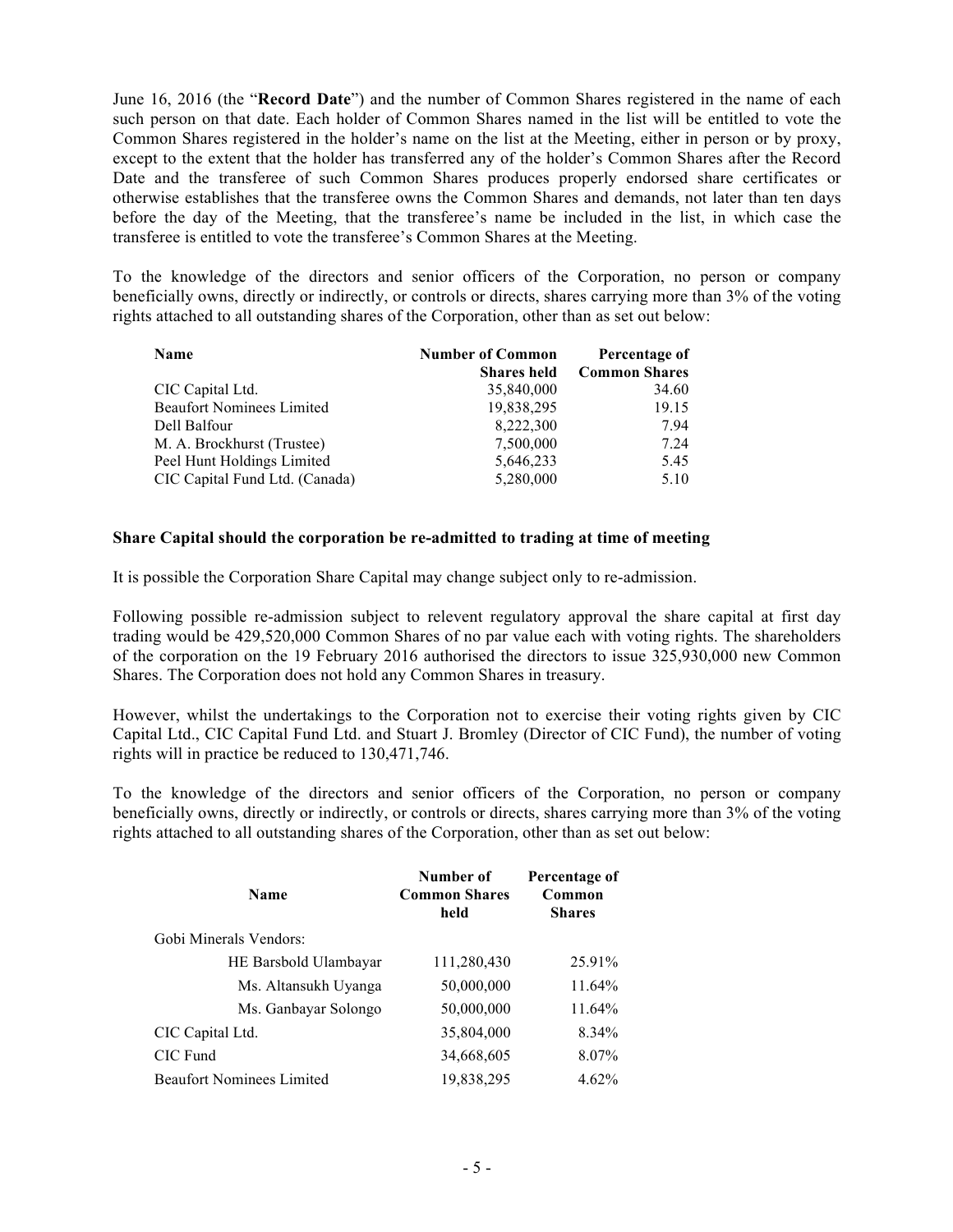## **BUSINESS OF THE ANNUAL GENERAL MEETING**

## **Resolution I - Election of Directors**

At the Meeting, shareholders will be asked to re-elect five directors to the Corporation's board of directors and to determine the number of directors at five in accordance with Article 16 of the Company's Articles of Association. Each director will hold office until the next annual meeting of shareholders or until a successor is appointed or elected. Proxies in favour of management's nominees will be voted **FOR** the election of the proposed nominees in the absence of directions to the contrary from shareholders. Management of the Corporation does not contemplate that any of the nominees will be unable to serve as a director, but if that should occur for any reason prior to the Meeting, the persons named in the enclosed form of proxy reserve the right to vote for other nominees in their discretion.

The following table indicates the name, province or state and country of residence, and principal occupation during the last five years of, and the number of voting securities of the Corporation beneficially owned, directly or indirectly, or over control or direction is exercised by, each of the proposed nominees to the board of directors.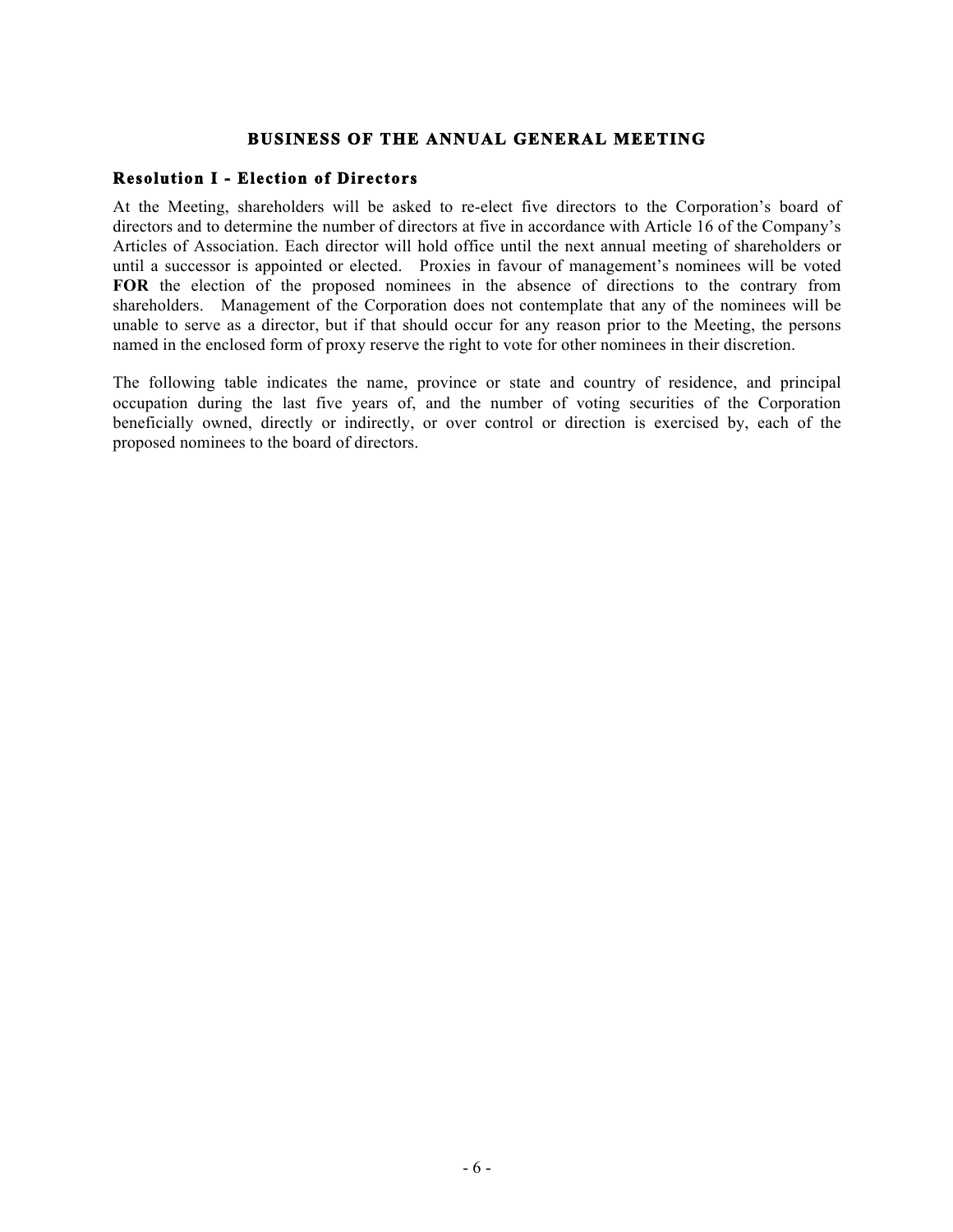| Name and<br><b>Place of Residence</b>                                                                          | <b>Director</b><br><b>Since</b> | <b>Principal Occupation</b><br>for the Past 5 Years                                                                                                                                                                                                                                                                                                                                                                                                                                                                                                                                                                                                                                                                                                                                                                                                                                                                                                                                                                                                                                                                                                                                                                                                                                                                                                                                                                                                                                       | Number of<br><b>Common Shares</b><br><b>Beneficially Owned</b><br>or Over Which<br><b>Control</b> or<br>Direction is<br>Exercised <sup>(1)</sup> |
|----------------------------------------------------------------------------------------------------------------|---------------------------------|-------------------------------------------------------------------------------------------------------------------------------------------------------------------------------------------------------------------------------------------------------------------------------------------------------------------------------------------------------------------------------------------------------------------------------------------------------------------------------------------------------------------------------------------------------------------------------------------------------------------------------------------------------------------------------------------------------------------------------------------------------------------------------------------------------------------------------------------------------------------------------------------------------------------------------------------------------------------------------------------------------------------------------------------------------------------------------------------------------------------------------------------------------------------------------------------------------------------------------------------------------------------------------------------------------------------------------------------------------------------------------------------------------------------------------------------------------------------------------------------|--------------------------------------------------------------------------------------------------------------------------------------------------|
| Michael M. Smith $(1)(2)(3)$<br>Independent Non-<br><b>Executive Chairman</b><br>London, UK                    | 2015                            | Mr. Smith has over 25 years' experience in the mining industry, as an<br>engineer, business development executive and a regulated corporate<br>financier. Mr. Smith worked for major mining companies including<br>Anglo American Corporation and JCI Limited before becoming a<br>manager in the Emerging Markets finance division of Investec Bank in<br>South Africa. Mr. Smith then joined Investec Bank's London office to<br>establish its Mining & Resource Finance Team. Mr. Smith was then<br>appointed as a director of Resources Advisory Partnership Limited,<br>London an FSA regulated financial advisory company specialising in<br>sub-Saharan Africa.                                                                                                                                                                                                                                                                                                                                                                                                                                                                                                                                                                                                                                                                                                                                                                                                                    | Nil                                                                                                                                              |
| HE Barsbold Ulambayar<br><b>Executive Director/Chief</b><br><b>Executive Officer</b><br>U aanbaat ar, Mongolia | 2015                            | His Excellency Barsbold Ulambayar, as an Independent Non-Executive<br>Director, brings significant expertise in environment responsibilities, geo-<br>political relationships and extensive commercial investment strategies.<br>Over the last 28 years, he has built a successful career in both public and<br>private sectors having extensive international experience and expertise.<br>At 26 years old, he was appointed Deputy Minister of Trade and Industry<br>(1990-1992) having responsibility for foreign trade and industrial<br>development. During this time he was involved<br>in<br>the<br>liberalisation and privatisation of many corporate entities.                                                                                                                                                                                                                                                                                                                                                                                                                                                                                                                                                                                                                                                                                                                                                                                                                   | 1,280,430                                                                                                                                        |
| Jeffrey 1. Karoly <sup>(1)(2)(3)</sup><br>Independent Non-<br><b>Executive Director</b><br>London, UK          | 2016                            | Mr. Karoly has a degree (Hons) in Geology from the University of<br>Bristol and is a UK Chartered Accountan. Mr. Karoly has extensive<br>international experience working within the mining industry over the past<br>19 years. Mr. Karoly's expertise is in finance and accounting functions,<br>augmented with extensive experience in corporate and regulatory<br>governance as CFO and as Company Sectary of public listed companies,<br>particularly on the Toronto Stock Exchange ("TSX") and LSE. Mr.<br>Karoly has gained considerable experience of the regulatory and<br>corporate governance requirements for publicly listed companies in the<br>UK and, Canada. Mr. Karoly started his career with Coopers and<br>Lybrand and DHL World Wide Express. Mr. Karoly moved into the<br>mining sector with Minorco/Anglo American from 1997 to 2007 in a<br>variety of corporate finance functions in the UK, Brazil, South Africa and<br>France, and from 2008 to 2010 was Chief Financial Officer of South<br>American Ferro Metals, a private company that acquired, explored and<br>developed iron ore assets in Brazil and publically listed on the Australian<br>Stock Exchange in 2010. Since that time Mr. Karoly has been CFO of<br>Horizonte Minerals plc, during which time such company has been re-<br>admitted to AIM and dual listed on the main exchange of the TSX, as<br>well as completing a number of financings and transactions.                            | Nil                                                                                                                                              |
| Graham Fyfe <sup>(1)(2)(3)</sup><br>Independent Non-<br><b>Executive Director</b><br>Perth, Australia          | 2016                            | Mr. Fyfe is a Non-Executive Director and a key technical member of the<br>board. Mr. Fyfe has a Bachelors degree in Chemical Engineering from<br>the University of KwaZulu Natal, South Africa and has complimented his<br>technical qualification with accredited courses in Finance, Accounting,<br>Organisational Behaviour and Negotiation from Heriott Watt University.<br>Mr. Fyfe has over 25 years of international experience in the mining<br>sector, including with blue chip companies such as such as Fluor, Rio<br>Tinto, Murray & Roberts Engineering Solutions South Africa and De<br>Beers. Since 2008, following many years of conducting diverse projects<br>in the engineering, procurement and construction management (EPCM)<br>environment and in the roles of process design engineer and project<br>manager, he has taken on an executive owner's representative role in the<br>UK AIM listed Bellzone Mining Plc and Dragonlight Resources. With<br>extensive experience as owner and an EPCM consultant, Mr. Fyfe has<br>developed a unique set of technical, managerial and entrepreneurial skills<br>across the mining and minerals value chain from mineral resource<br>development through to project valuation and marketing of commodities,<br>including diamonds, gold, copper, iron ore, vanadium and rare earths. As<br>an owner representative Mr. Fyfe has extensive experience with listing,<br>fund raising process and UK regulatory compliance. | Nil                                                                                                                                              |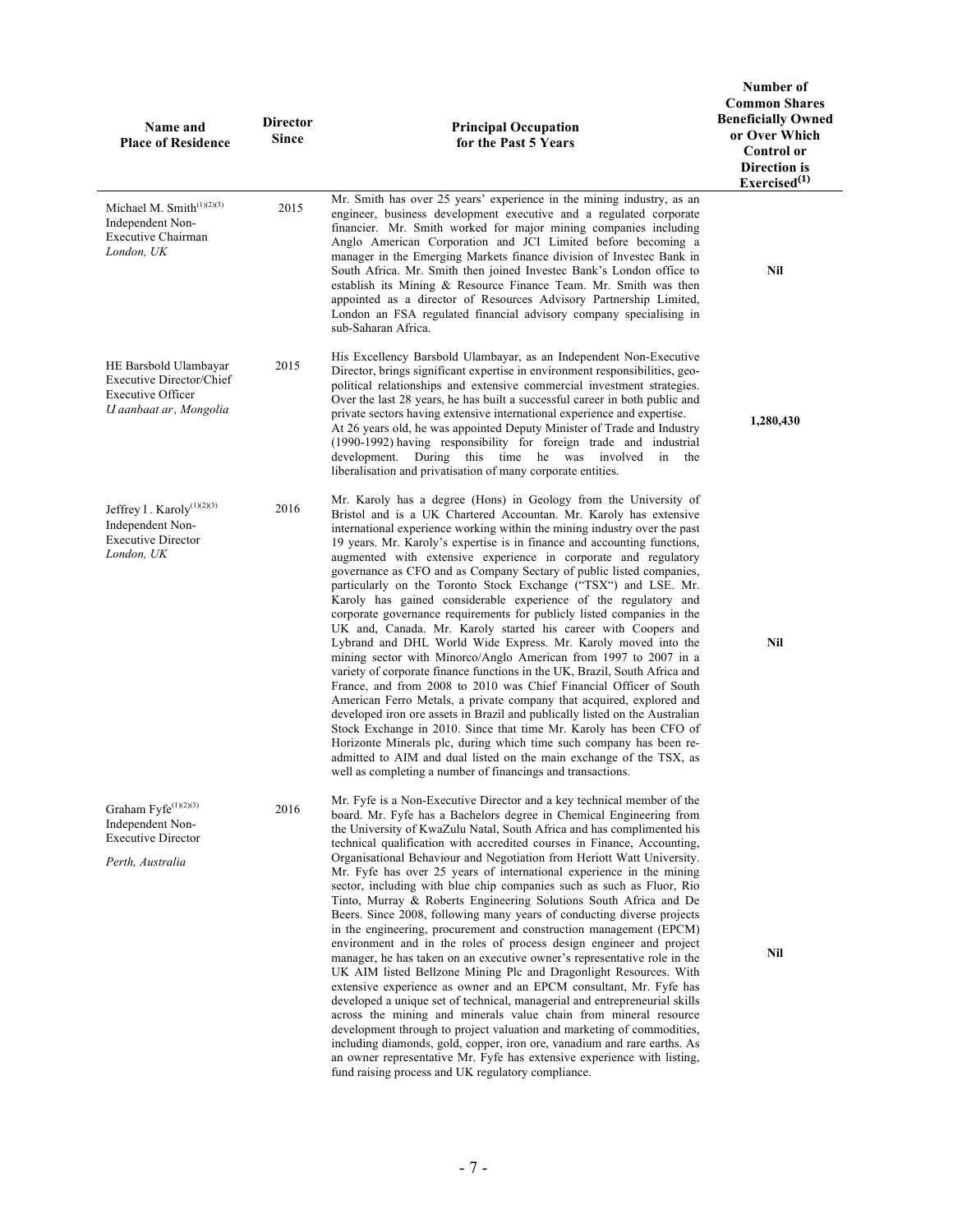| Name and<br><b>Place of Residence</b>                                                 | <b>Director</b><br><b>Since</b> | <b>Principal Occupation</b><br>for the Past 5 Years                                                                                                                                                                                                                                                                                                                                                                                                                                                                                                                                                                                                                                                                                                                                                                                                                                                                                                                      | танниег от<br><b>Common Shares</b><br><b>Beneficially Owned</b><br>or Over Which<br><b>Control or</b><br><b>Direction is</b><br>Exercised <sup>(1)</sup> |
|---------------------------------------------------------------------------------------|---------------------------------|--------------------------------------------------------------------------------------------------------------------------------------------------------------------------------------------------------------------------------------------------------------------------------------------------------------------------------------------------------------------------------------------------------------------------------------------------------------------------------------------------------------------------------------------------------------------------------------------------------------------------------------------------------------------------------------------------------------------------------------------------------------------------------------------------------------------------------------------------------------------------------------------------------------------------------------------------------------------------|----------------------------------------------------------------------------------------------------------------------------------------------------------|
| Li Jinliang<br><b>Executive Director/Chief</b><br>Financial Officer<br>Beijing, China | 2014                            | Mr. Li is a member of Association of Chartered Accountants UK<br>(ACCA) and a Certified Enterprise Risk Manager in Asia. Mr. Li<br>graduated in 1987 from the Renmin University China with a degree in<br>Accounting. In 1988 he also gained a master's degree in Business<br>Administration in Financial Services from the University of East London.<br>Mr. Li served as the General Supervisor of the Financial and Investment<br>Centre of Hopson Group Limited (listed on the main board of the Hong<br>Kong Stock Exchange), the general supervisor of the Department of<br>International Finance of China Oilfield Technology (listed on the main<br>board of the Singapore Stock Exchange), the Chief Financial Officer of<br>European Food Trading (UK) Co. Ltd., and the director of the financial<br>department of the Engineering and Technology Research Institute of<br>China National Petroleum Corporation (CNPC). He is also CFO of CIC<br>Capital Ltd. | 21,480                                                                                                                                                   |

**Number of** 

Notes:

- (1) Member of the Remuneration Committee.<br>
(2) Member of the Audit Committee.
- (2) Member of the Audit Committee.<br>(3) Member of the Nomination Comm
- (3) Member of the Nomination Committee.

## **Resolution II - Financial Statements**

The Corporation's financial statements for the fiscal year ended December 31, 2015, together with the auditor's reports thereon, will be placed before the shareholders at the Meeting.

## **Resolution III - Appointment of Auditors**

Unless such authority is withheld, the persons named in the accompanying proxy intend to vote **FOR** the appointment of Chapman Davis LLP, as auditors of the Corporation to hold office from the conclusion of this Meeting until the conclusion of the next annual meeting of the Corporation's shareholders at which accounts are laid, and authorizing the directors of the Corporation to fix their remuneration.

#### *External Auditor Service Fees*

The following table indicates the aggregate fees billed to the Corporation by its auditor, as applicable, in its last fiscal year for the services indicated:

| Year | <b>Audit Fees £</b> | <b>Audit-Related Fees £</b> | Tax Fees f All Other Fees f |
|------|---------------------|-----------------------------|-----------------------------|
| 2015 | 37,000              |                             |                             |

*THE AGM MEETING ENDS, SPECIAL GENERAL MEETING OF SHAREHOLDERS COMMENCES*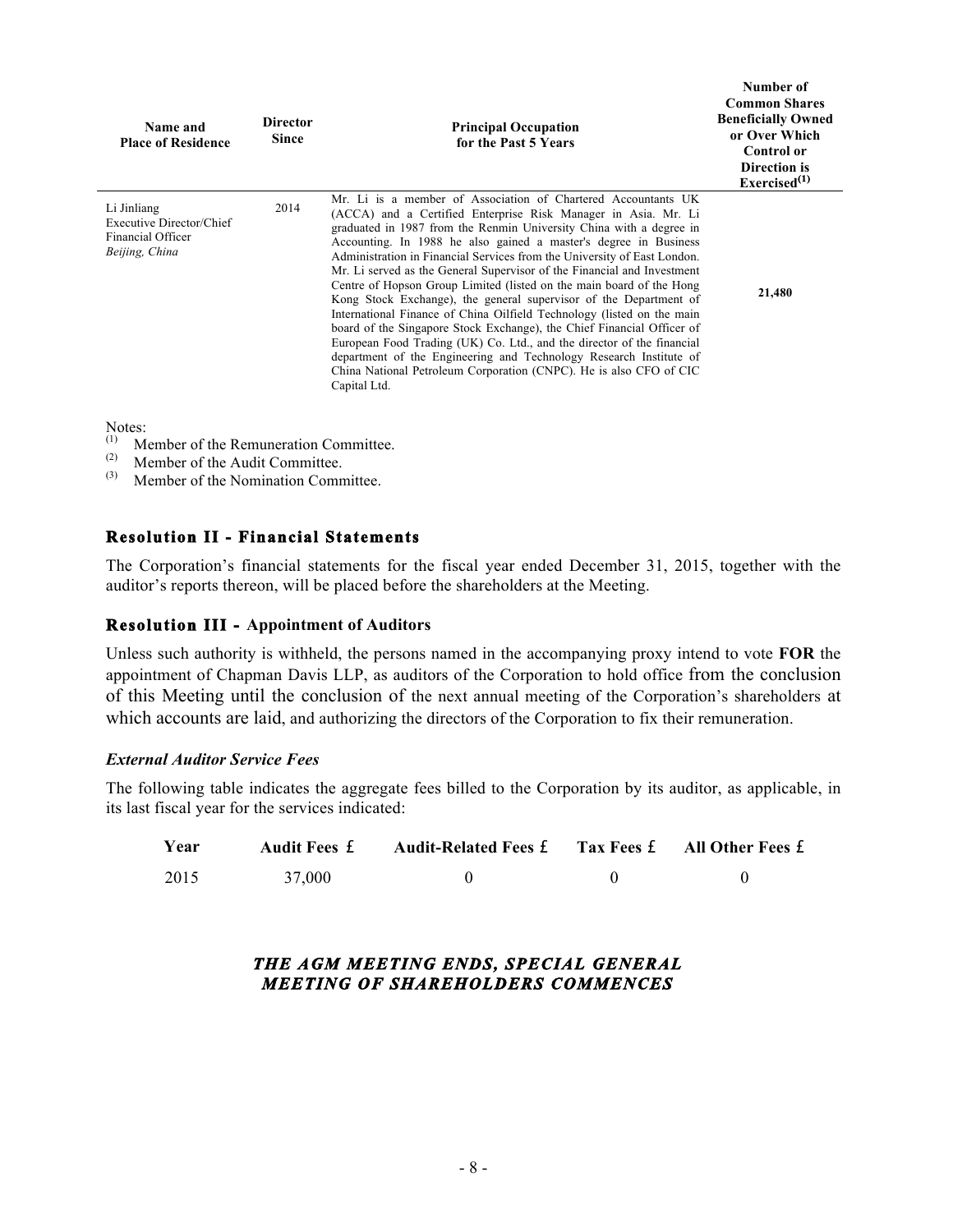# **BUSINESS OF THE SPECIAL GENERAL MEETING**

# **Resolution IV - CORPORATION'S WORKING CAPITAL AND BUDGET**

# **WHEREAS:**

A. The Corporation's working capital and budget for the period ended December 31, 2017 will be placed before the shareholders at the Meeting.

# **NOW THEREFORE BE IT RESOLVED AS A SPECIAL RESOLUTION THAT:**

The Corporation Directors and/or Chief Executive Officer ("CEO") be and is hereby authorized to execute the Working Capital and Budget as tabled before the meeting.

The Board of Directors recommends that shareholders vote FOR the above noted resolution.

## **Resolution V - CONFIRMATION OF ALL PREVIOUS ACTS, DEEDS, AND RESOLUTIONS OF THE DIRECTORS**

The Board and Management is requesting that the shareholders of the Corporation confirm and ratify all previous acts, deeds, and resolutions of the Board of Directors of the Corporation since incorporation until this first meeting. A detailed list of Corporate actions by the Board will be tabled at the meeting by the CEO.

# **NOW THEREFORE BE IT RESOLVED AS A SPECIAL RESOLUTION THAT:**

All previous acts, deeds, proceeding and resolutions of the Board of Directors of the Corporation be and the same is hereby confirmed, ratified and approved.

The Board of Directors, acting in good faith and in the best interests of the Corporation, recommends that shareholders vote FOR the above resolutions. To be effective, the above resolution must be approved by at least a majority of the votes cast in person or by proxy at the meeting.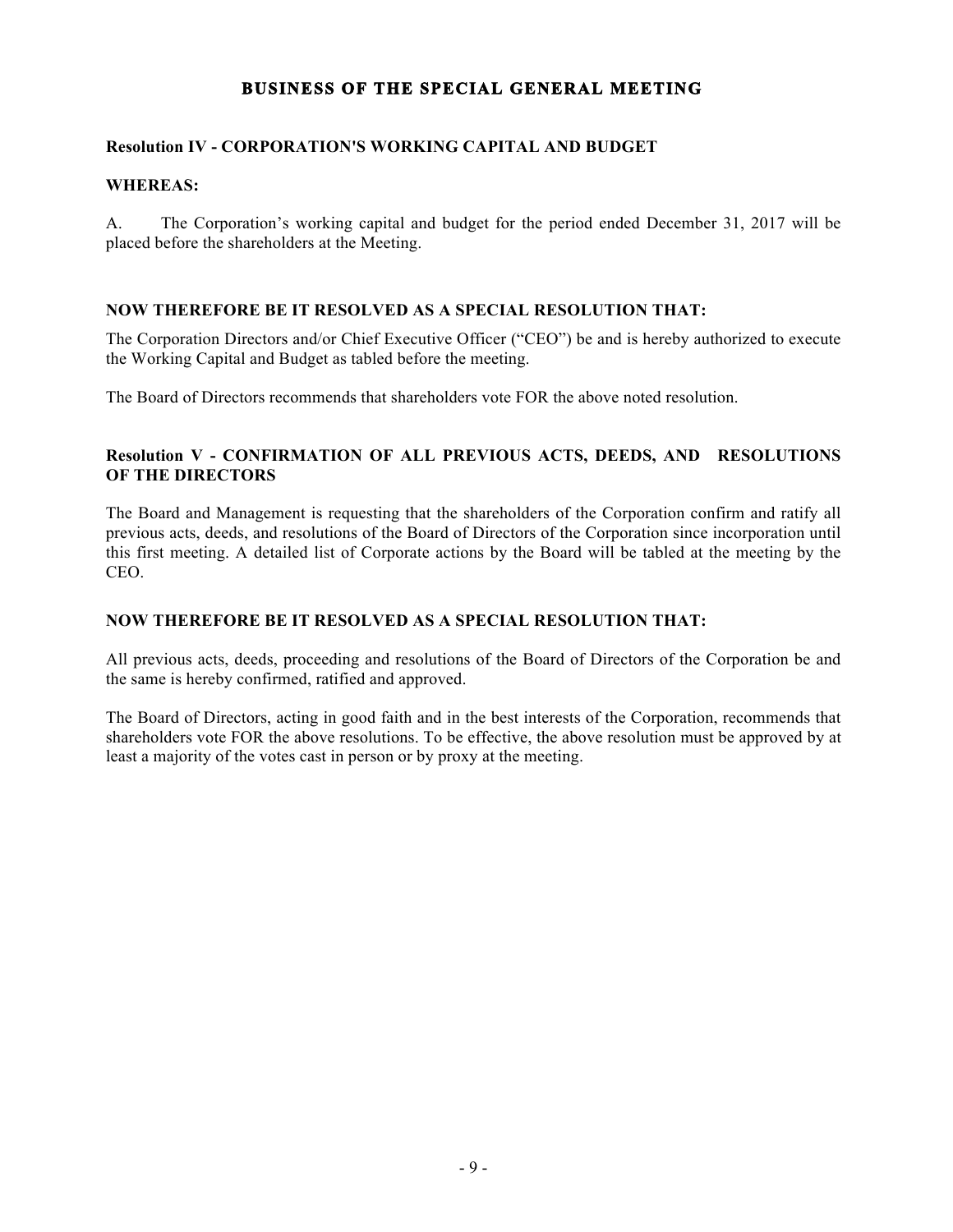# **EXECUTIVE COMPENSATION**

The principal objectives of our compensation policies and practices for executive compensation are to attract and retain talented executives and to motivate them to achieve annual and long-term corporate objectives that are aligned with the interests of our shareholders.

The Renumeration Committee (the "Committee") is a committee selected from the board of directors (the "Board") of CIC Gold Group Limited (Seychelles) (the "Company") and the role is:

- to ensure that the Company's directors and senior executives are fairly rewarded for their individual contributions to the Company's overall performance by determining their pay and other remuneration; and
- to demonstrate to all shareholders that the remuneration of the senior executive members of the Company is set by a committee of the Board members who have no personal interest in the outcome of the decisions and who will give due regard to the interests of the shareholders and to the financial and commercial health of the Company.

## **Executive Compensation for the Year Ended December 31, 2015**

The Compensation Committee review's and approves the compensation of our executive officers. The base salaries for our executive officers were in accordance with their respective employment agreements.

The foregoing Report on Executive Compensation is submitted by the Compensation Committee:

Michael Mathew Smith Chairman

## **Summary Compensation Table**

The following table provides expected compensation information for the Corporation's fiscal 2015 year for the Corporation's [President] and Chief Executive Officer, Chief Financial Officer and Chief Operating Officer (collectively referred to as the "**Named Executive Officers**"). Other than the employees set out below, the Corporation had no other employees whose total compensation exceeded £150,000 during the last fiscal year.

| Name & Principal                  |      | Salary<br>Per year | Share<br>based | Option<br>based |                              | Non-equity incentive<br>plan compensation £ | Pension<br>value | All other<br>Compensation | Total<br>Compensation |
|-----------------------------------|------|--------------------|----------------|-----------------|------------------------------|---------------------------------------------|------------------|---------------------------|-----------------------|
| Positions                         | Year | (f)                | awards<br>(f)  | awards<br>(f)   | Annual<br>Incentive<br>Plans | $Long-$<br>Term<br>Incentive                | £                |                           |                       |
| HE U. Barsbold<br>President & CEO | 2015 | 72,000             | $\theta$       | $\theta$        | N/A                          | N/A                                         | N/A              | N/A                       | 72,000                |
| David Li<br><b>CFO</b>            | 2015 | 12.000             | $\theta$       | $\theta$        | N/A                          | N/A                                         | N/A              | N/A                       | 12,000                |
| Norman Ye<br>COO                  | 2015 | 12,000             |                | $\theta$        | N/A                          | N/A                                         | N/A              | N/A                       | 12,000                |

Note:

1 HE U. Barsbold CEO / Executive Director reduced his annual salary from £12,000 per month to £6,000 pounds per month.

#### **Incentive Plan Awards**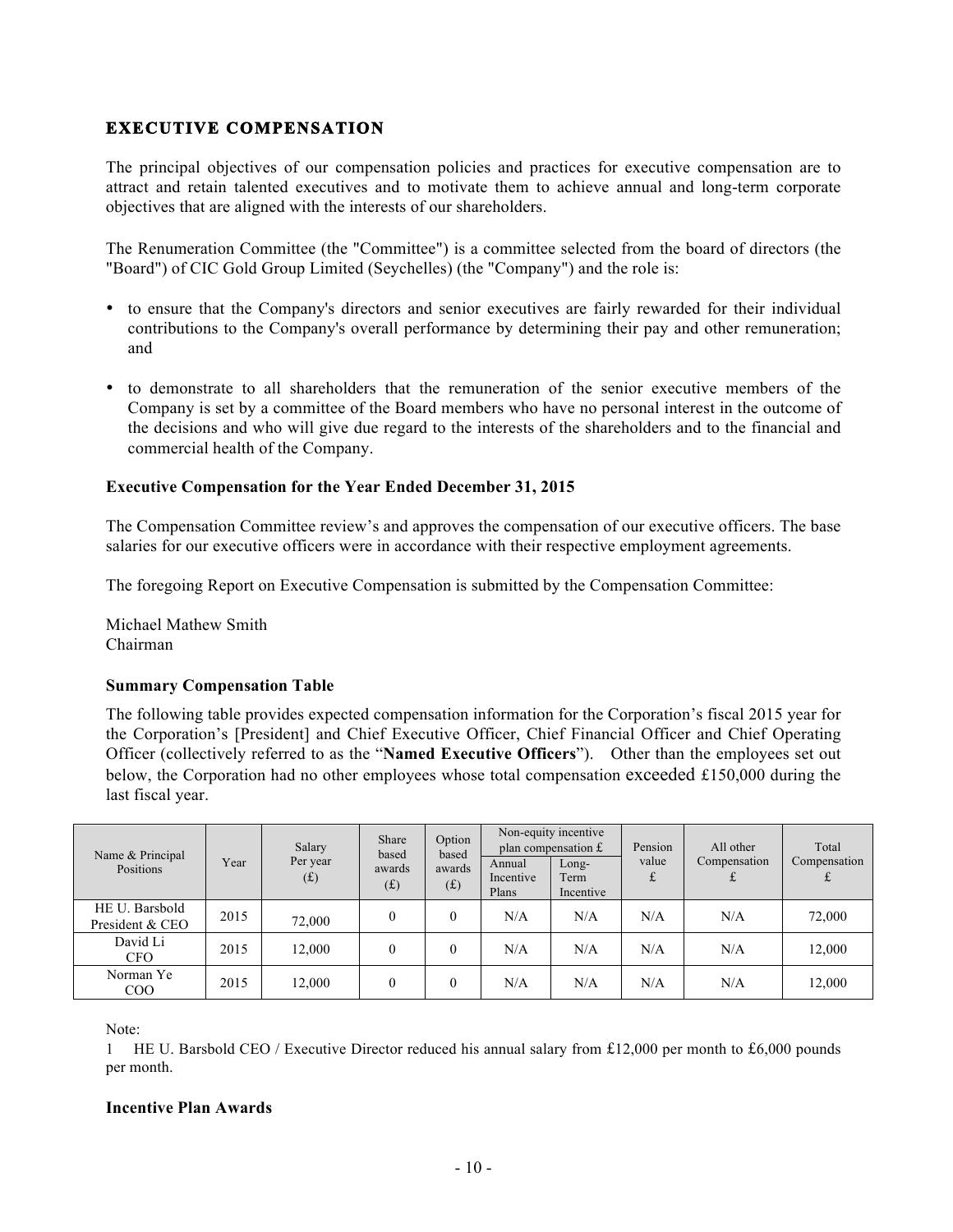There are no Incentive Plan Awards granted by the Corporation.

#### **Termination and Other Employment Arrangements**

There are currently employment contracts between the Corporation and any Named Executive Officer. Please refere to the Prospectus available on the Corporations web site.

#### **Compensation of Directors**

The Directors of the Corporation did not receive any cash compensation or share compension for services rendered in their capacity as directors of the Corporation.

Dr. Geoffrey P. Cowley CEO / Executive Director received a appointment bonus of 3,000,000 shares in the Corporation through EDC International Holdings Ltd, a company wholly owned by him.

# **SECURITIES AUTHORIZED FOR ISSUANCE UNDER EQUITY COMPENSATION PLANS**

The following table provides a summary of securities issued and issuable under all equity compensation plans of the Corporation as at December 31, 2014. The Corporation does not intend to issue stock options or warrants to the Directors, Offices or staff in the future. The Corporation does intend to issue shares to Directors, Offices or staff approved by shareholders at the Meeting of the Corporation following a recommendation to do so by the Remuneration Committee.

## **Equity Compensation Plan Information**

| Plan Category                                                   | <b>Number of securities</b><br>to be issued upon<br>granting of shares,<br>exercise of<br>outstanding options,<br>warrants and rights | Weighted-average<br>exercise price of<br>outstanding options,<br>warrants and rights | Number of securities remaining<br>available for future issuance under<br>equity compensation plans (excluding<br>securities reflected in column (a)) |
|-----------------------------------------------------------------|---------------------------------------------------------------------------------------------------------------------------------------|--------------------------------------------------------------------------------------|------------------------------------------------------------------------------------------------------------------------------------------------------|
| Equity compensation<br>plans approved by<br>securityholders     | $_{0}$                                                                                                                                | $\theta$                                                                             | $\theta$                                                                                                                                             |
| Equity compensation<br>plans not approved<br>by securityholders |                                                                                                                                       | 0                                                                                    | $\theta$                                                                                                                                             |
| Total                                                           |                                                                                                                                       | 0                                                                                    | $\theta$                                                                                                                                             |

# **DIRECTORS' AND OFFICERS' INSURANCE AND INDEMNIFICATION**

The Corporation does not maintain liability insurance for its directors and officers at the date of this Information Circular.

# **INDEBTEDNESS OF OFFICERS AND DIRECTORS**

There is currently no outstanding indebtedness owing to the Corporation or any subsidiary of the Corporation by (i) any director, executive officer, employee; (ii) any former director, executive officer or employee; (iii) any proposed nominee for election as a director; or (iv) any associate of any current or former director, executive officer or proposed nominee for election as a director.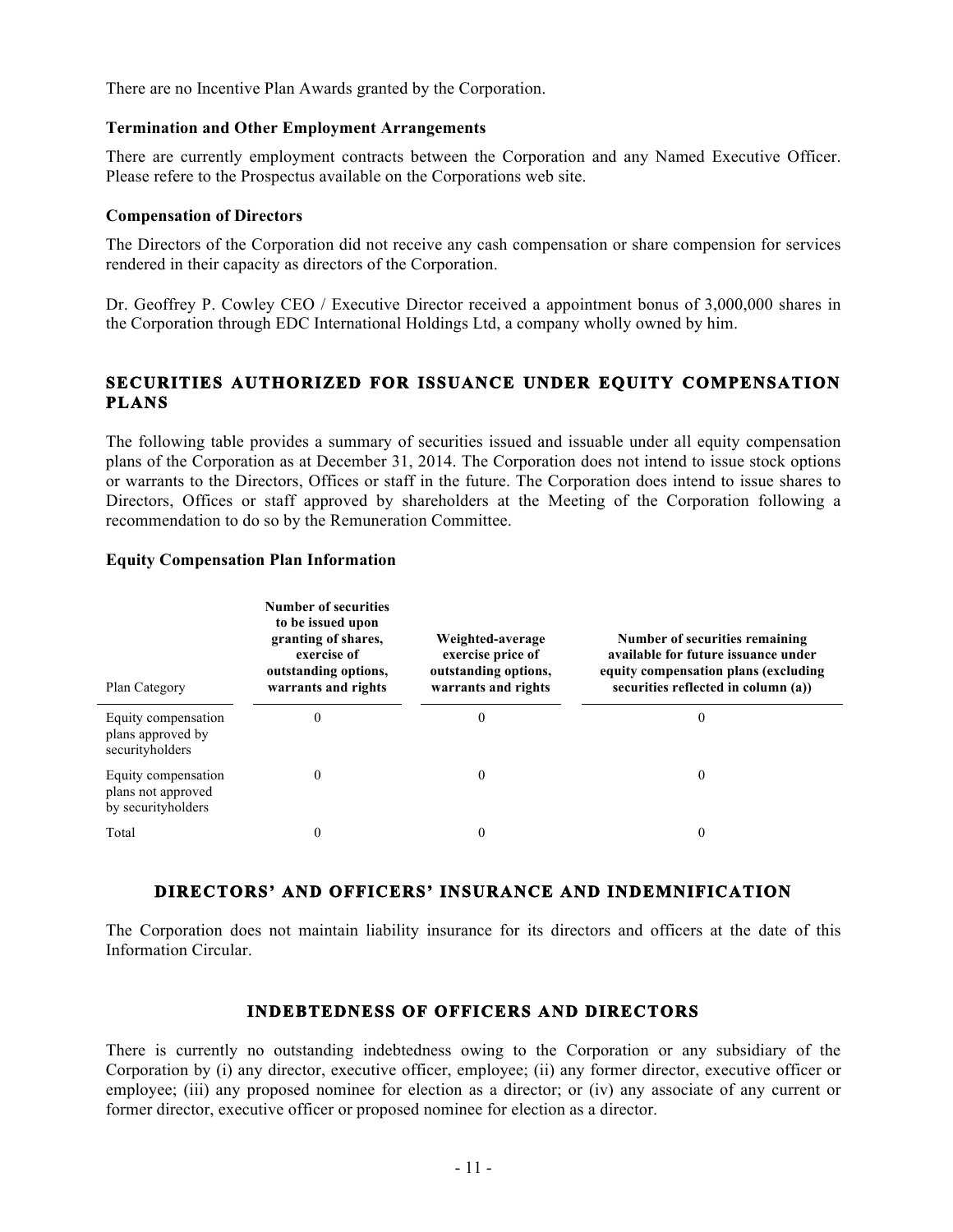# **CORPORATE GOVERNANCE PRACTICES**

The UK Corporate Governance Code does not apply to companies with a standard listing, although the Corporation has publicly stated it will seek to comply its provisions so far as they are applicable to a company of its size and nature.

The Corporation recognizes that good corporate governance plays an important role in the Corporation's overall success and in enhancing shareholder value and, accordingly, has adopted corporate governance practices a copy of which may be obtained by a security holder of the Corporation by downloading the Corporate Goveranance Handbook from the corporation web site www.CICGold.com.

A summary of certain aspects of the Corporation's approach to corporate governance and its practices is set out in Schedule "A"

# **AUDIT COMMITTEE INFORMATION**

#### **The Audit Committee's Charter**

The charter of the Audit Committee of the Corporation's Board of Directors, which has been reviewed and approved by the Corporation's Audit Committee, is attached as Schedule "B" to this management proxy circular. This charter was reviewed and ratified by the Audit Committee. A copy of the charter may also be obtained by a security holder of the Corporation by downloading the Corporate Goveranance Handbook from the corporation web site www.CICGold.com.

#### **Composition of the Audit Committee**

As of August 10, 2015 the following are the members of the Audit Committee:

| Michael M. Smith | Independent | <b>Financially Literate</b> |
|------------------|-------------|-----------------------------|
| Jefrey L. Karoly | Independent | <b>Financially Literate</b> |
| Graham Fyfe      | Independent | <b>Financially Literate</b> |

#### **Relevant Education and Experience**

Please refer to profile detailed in this Information Circular.

#### **The Audit Committee's Charter**

The Corporation has adopted a Charter of the Audit Committee of the Board of Directors, which is attached as Schedule "B" to this Information Circular.

#### **Audit Committee Oversight**

Since the commencement of the Corporation's most recently completed financial year, the Corporation's Board of Directors has not failed to adopt a recommendation of the audit committee to nominate or compensate an external auditor.

#### **Pre-Approval Policies and Procedures**

The Audit Committee has adopted specific policies and procedures for the engagement of non-audit services as described in the Audit Committee Charter set out in Schedule "B" to this Information Circular.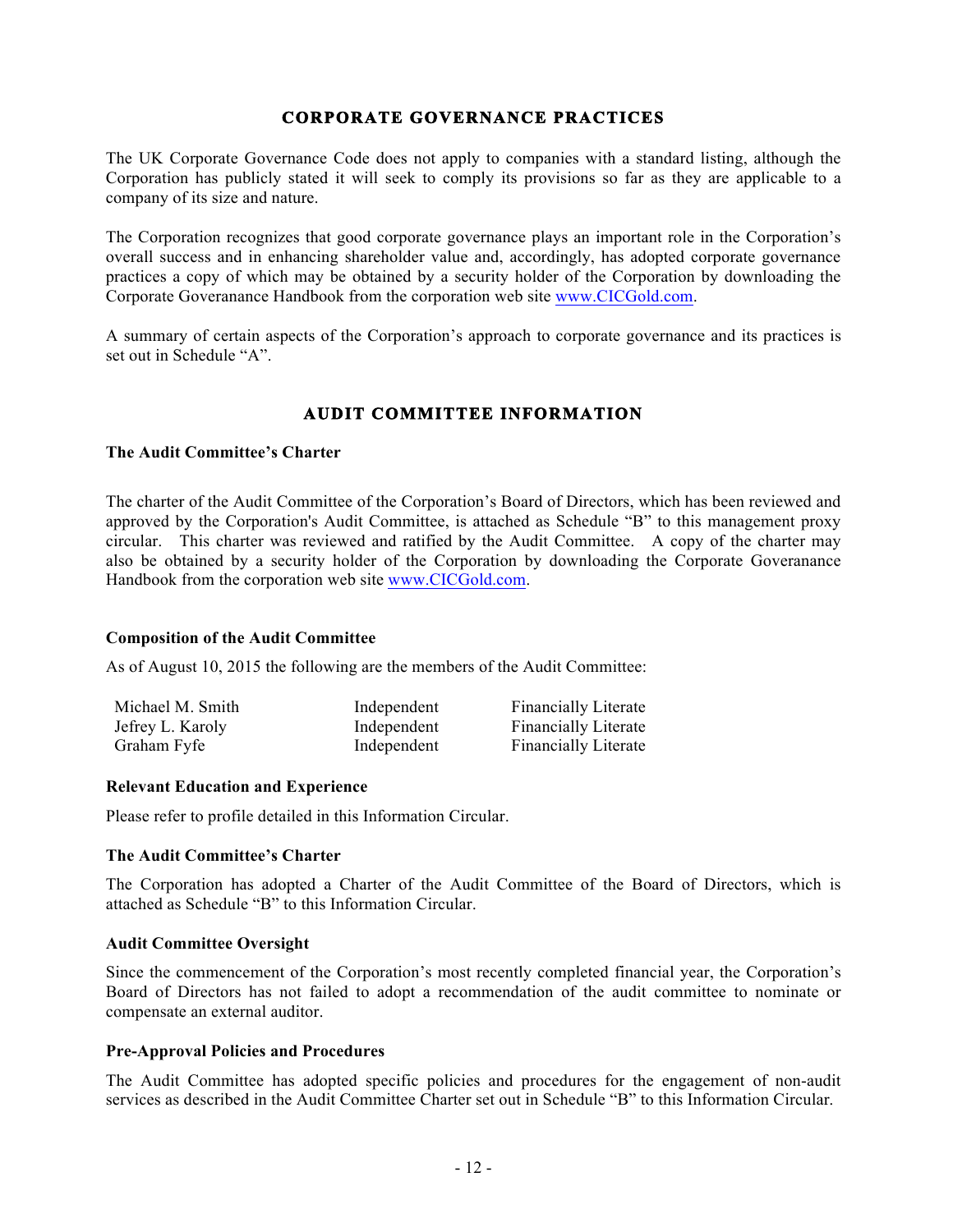# **INTEREST OF INFORMED PERSONS IN MATERIAL TRANSACTIONS**

For the purposes of this Information Circular, "informed person" means:

- (a) a director or executive officer of the Corporation;
- (b) a director or executive officer of a person or company that is itself an informed person or subsidiary of the Corporation;
- (c) any person or Corporation who beneficially owns, directly or indirectly, voting securities of the Corporation or who exercises control or direction over voting securities of the Corporation, or a combination of both, carrying more than 10% of the voting rights attached to all outstanding voting securities of the Corporation, other than voting securities held by the person or company as underwriter in the course of a distribution; and
- (d) the Corporation if it has purchased, redeemed or otherwise acquired any of its own securities, for so long as it holds any of its securities.

Other than as disclosed below and elsewhere herein, no informed person, no proposed director of the Corporation and no associate or affiliate of any such informed person or proposed director, has any material interest, direct or indirect, in any material transaction since the commencement of the Corporation's last completed financial year or in any proposed transaction, which, in either case, has materially affected or will materially affect the Corporation or any of its subsidiaries.

- a) CIC Capital Fund Ltd. provides loans to the Corporation and may do so in the future. Terms of the loans are made public by a regulated newswire service. Previous loans have been converted into shares.and
- b) CIC Capital Fund Ltd. has rights over gold mineral assets that may be of future interest to the Corporation.

# **ADDITIONAL INFORMATION**

Additional information relating to the Corporation is available on the Corporation website **www.CICGold.com**. Financial information is provided in the Corporation's comparative financial statements of December 31, 2015.

Upon request to the Corporation, the Corporation will provide to any person, a copy of:

(a) the Corporation's Prospectus detailing financial statements for the financial year ended December 31, 2015, together with the accompanying auditor's report, or any of its interim financial statements which have been filed in respect of a subsequent period.

Written requests for a copy of the foregoing documents should be directed to the Corporation by email to Norman Ye Chief Operating Officer - norman@CICGold.com.

# **APPROVAL**

The contents of this management proxy circular and the sending thereof have been approved by the Corporation's Board of Directors.

This document should be read in conjunction with the Corporation's Prospectus dated 18 June 2015 which is available on our website at www.CICGold.com. The Board considers that the proposals set out in this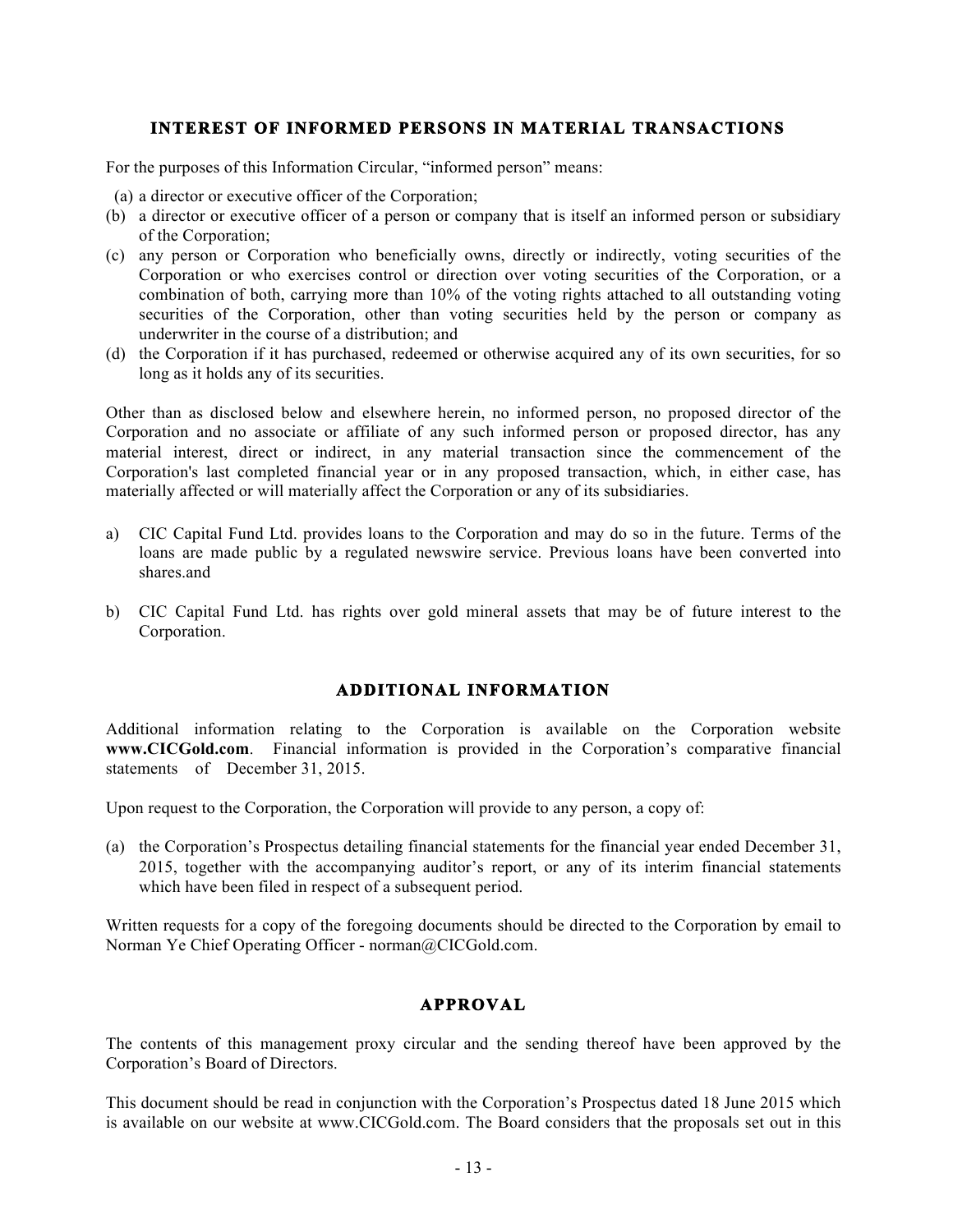management proxy circular are in the best interests of the Corporation and its shareholders and recommends that you should vote in favour of all resolutions.

Dated the 16 of JuNE 2016.

## **HE U. BARSBOLD**

Director and Chief Executive Officer

2nd Floor, Eden Plaza Eden Island Mahe PO Box 1352 Republic of Seychelles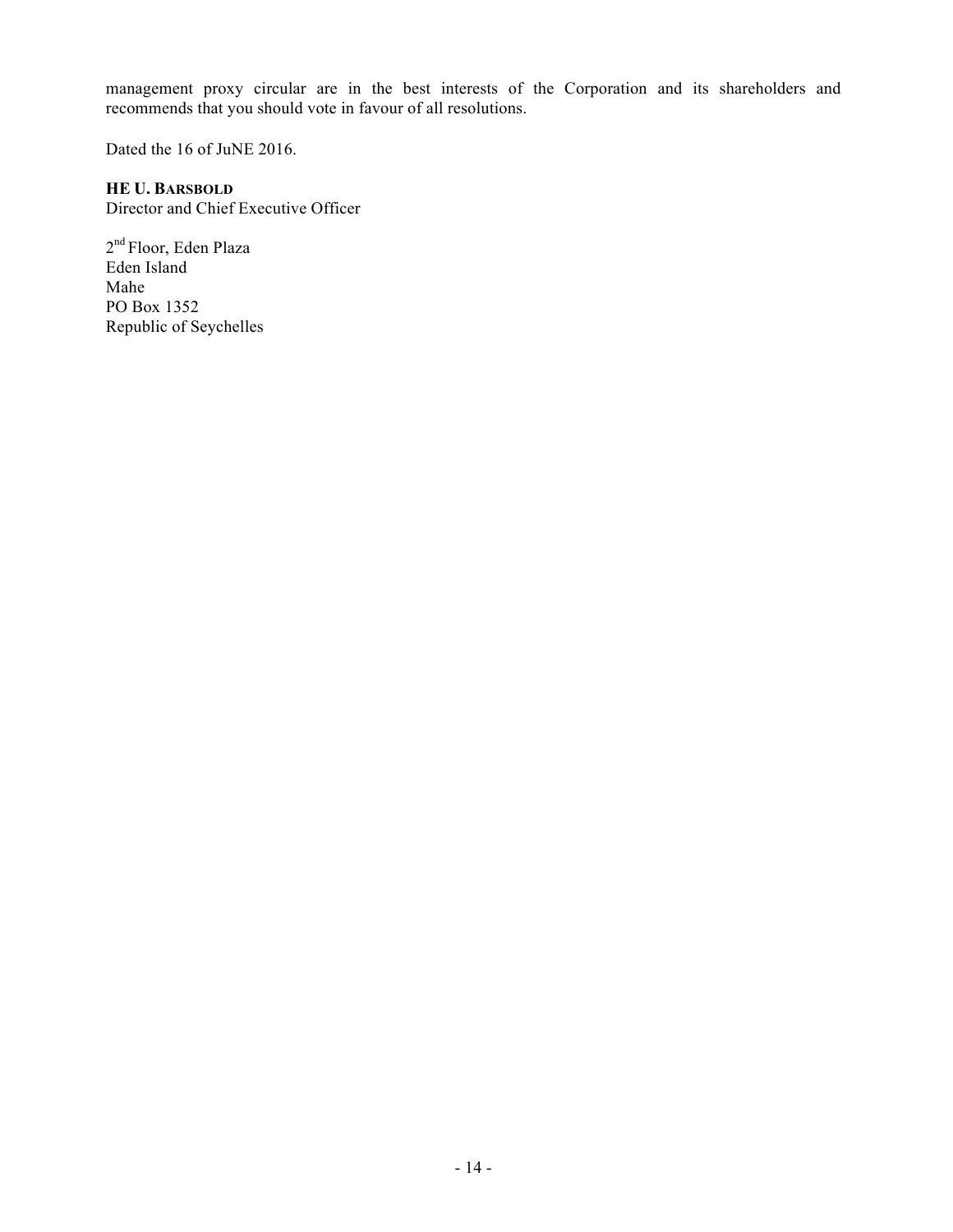## **SCHEDULE "A"**

# **STATEMENT OF CORPORATE GOVERNANCE DISCLOSURE**

The Board guide and monitor the business and affairs of the Corporation on behalf of the Shareholders to whom it is accountable, and is responsible for corporate governance matters. While certain key matters are reserved for the Board, it has delegated responsibilities for the day-to-day operational, corporate, financial and administrative activities to the Chief Executive Officer and the Chief Financial Officer.

In assessing the composition of the Board, the Directors have had regard to the following principles:

- the Chairman should be an independent non-executive director;
- the role of the Chairman and the Chief Executive Officer should not be exercised by the same person;
- the Board should include at least two independent non-executive directors, increasing where additional expertise is considered desirable in certain areas, or to ensure a smooth transition between outgoing and incoming non-executive directors; and
- the Board should comprise directors with an appropriate range of qualifications and expertise.

The Corporation believes it complies with each of these principles.

Directors appointed by the Board are subject to election by shareholders at the following Annual General Meeting of the Corporation and thereafter are subject to re-election in accordance with the Corporation's Memorandum and Articles of Association.

The Corporation will, to the extent practicable for a company of its size and nature, follow the UK Corporate Governance Code, and has established a remuneration, nomination and audit committees, each with their own terms of reference, and the members of which are independent non-executive directors (in each case being and Mr. Michael M. Smith). The Corporation also intends to comply with the Model Code published in Chapter 9 of the UKLA's Listing Rules, has adopted a list of matters reserved for the Board, a securities dealing policy, a disclosure policy, insider lists and an anti-bribery policy.

The Memorandum and Articles are appropriate for a Standard Listed company. The Corporation will not be subject to the City Code, but provisions similar to those under Rule 9 of the City Code have been inserted into the Articles, allowing the Corporation to disenfranchise any person who acquires an interest in shares in the Corporation of 30% or more and does not make a general offer to all shareholders on equivalent terms.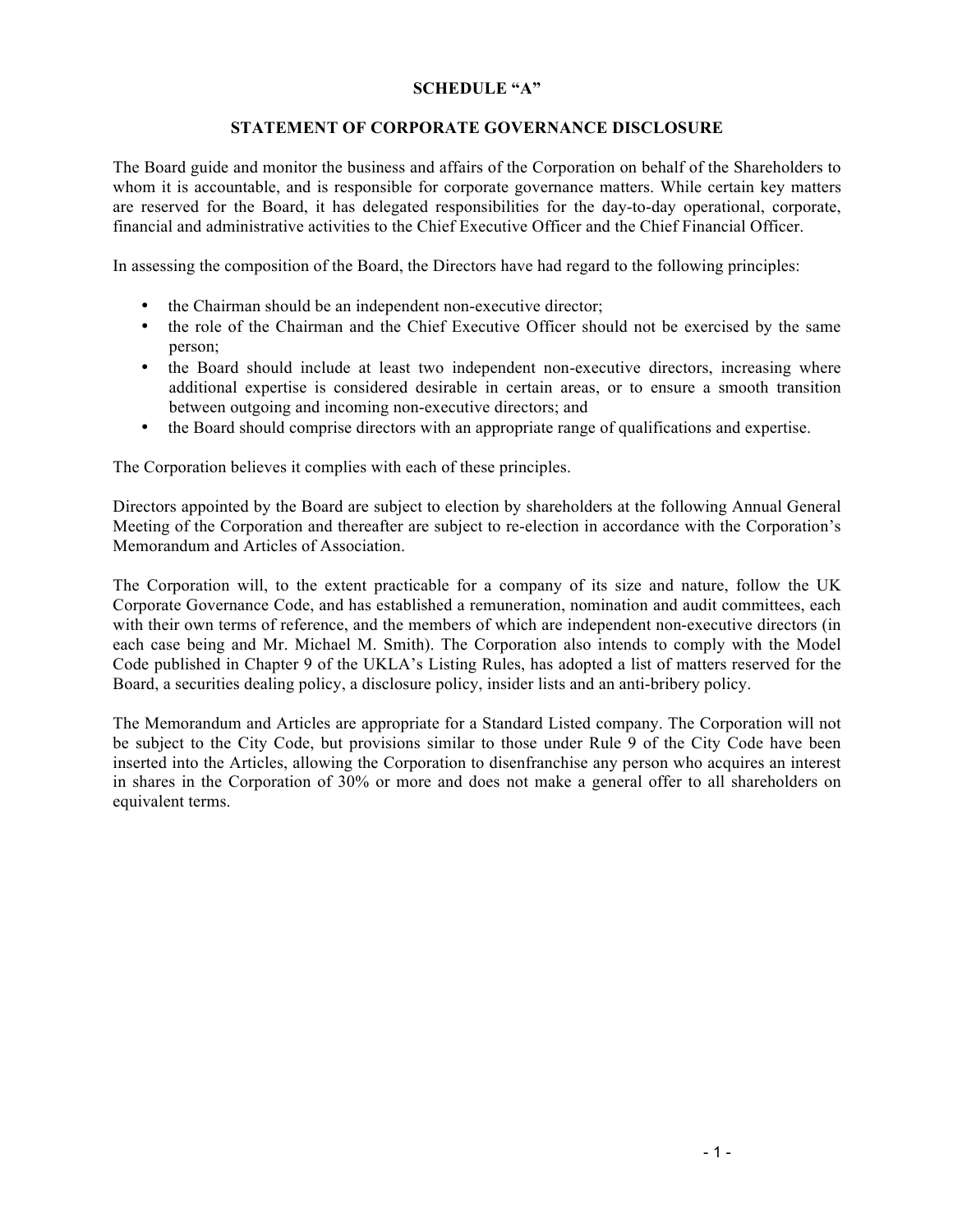## **SCHEDULE "B"**

# **CHARTER OF THE AUDIT COMMITTEE**

#### **1. Audit Committee Purpose**

The Audit Committee (the "Committee") is a committee selected from the Board of Directors (the "Board") of CIC Gold Group Limited (Seychelles) (the "Corporation") whose primary function is to manage and maintain the effectiveness of the financial aspects of the governance structure of the Corporation.

#### **2. Committee Composition, Appointment and Procedures**

#### 2.1. Structure and Composition of Committee

The Committee shall be comprised of not less than two directors, all of whom must be independent directors in accordance with applicable regulatory and stock exchange requirements.

#### 2.2. Financial Literacy

All members of the Committee shall have the ability to read and understand a set of financial statements that present a breadth and level of complexity of accounting issues that are generally comparable to the breadth and complexity of the issues that can reasonably be expected to be raised by the financial statements of the Corporation.

#### 2.3. Appointment of Committee Members

Members of the Committee shall be appointed from time to time and shall hold office at the pleasure of the Board, upon the recommendation of the Nomination Committee.

- 2.4. Vacancies
	- a) Where a vacancy occurs at any time in the membership of the Committee, it may be filled by the Board.
	- b) The Board shall fill any vacancy if the membership of the Committee is less than three Directors.

#### 2.5. Committee Chairman

The Board shall appoint a Chairman for the Committee.

2.6. Absence of Committee Chairman

If the Chairman of the Committee is not present at any meeting of the Committee, one of the other members of the Committee who is present at the meeting shall be chosen by the Committee to preside at the meeting.

#### 2.7. Secretary of Committee

The Secretary of the Corporation or such other person as the Audit Committee may appoint shall serve as the secretary of the Committee.

## 2.8. Meetings

- a) The Chairman of the Committee or the Chairman of the Board, or any two members of the Committee may call a meeting of the Committee.
- b) The Committee shall meet at such times during each year as it deems appropriate.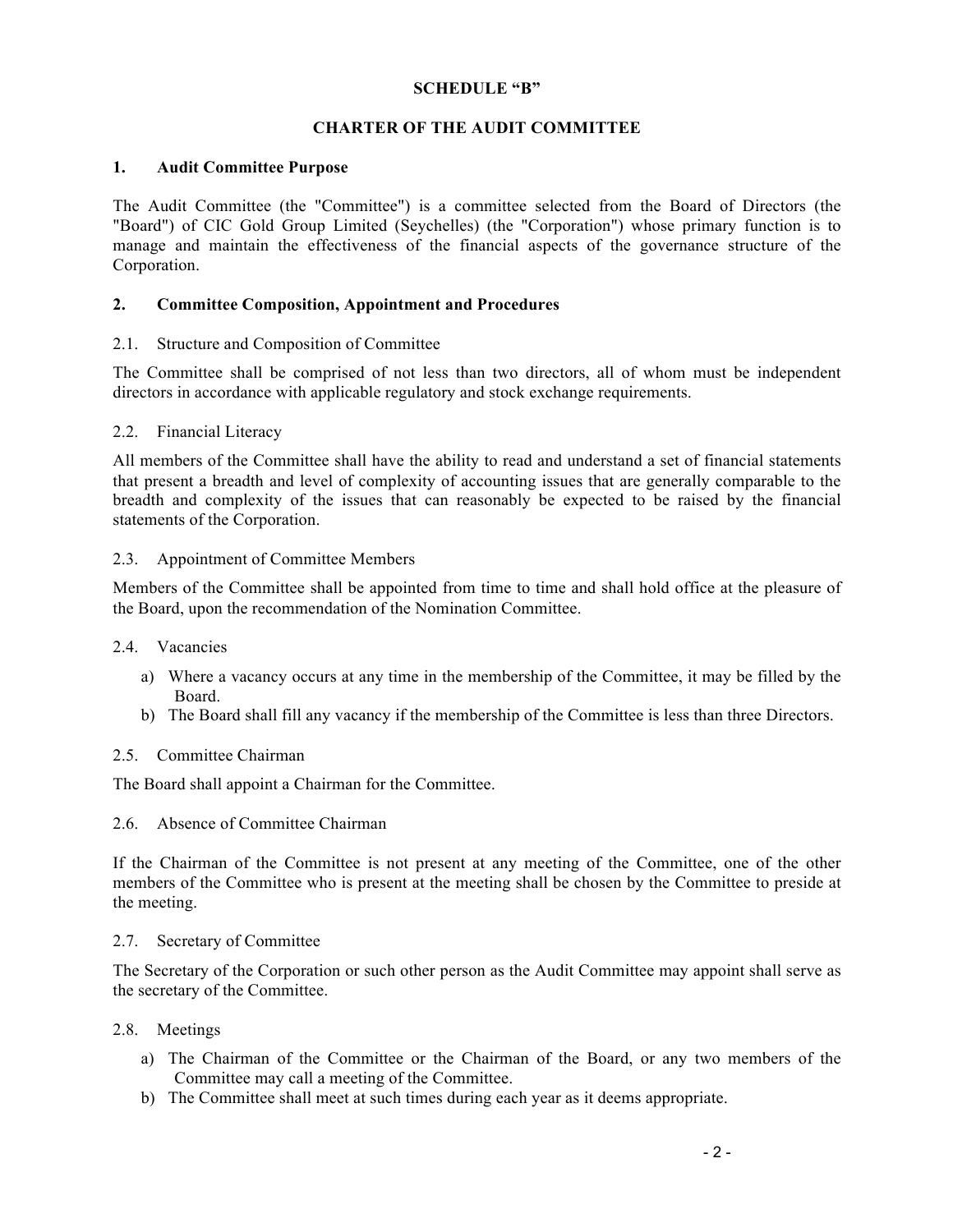- c) The Committee will ordinarily meet at the end of each of its formal meetings and may meet at any other time as required.
- d) There shall be two senior management personnel available for meetings of the Committee at the invitation of the Chairman of the Committee. These two persons will be those holding the positions of Chief Executive Officer and Chief Financial Officer.
- e) Representatives of the external auditors shall be available for Committee meetings at the invitation of the Chairman of the Committee.
- f) Each member of the Audit Committee shall have one vote which may be cast on matters considered at the meeting. Votes can only be cast by members attending a meeting of the Audit Committee. The Chairman will have a casting vote.

# 2.9. Quorum

A majority of the members of the Committee shall constitute a quorum.

2.10. Notice of Meetings

- a) Notice of the time and place of every meeting shall be given in writing (including by way of written facsimile communication) to each member of the Committee at least 72 hours prior to the time fixed for such meeting; provided, however, that a member may in any manner waive a notice of a meeting.
- b) Attendance of a member at a meeting constitutes a waiver of notice of the meeting except where a member attends a meeting for the express purpose of objecting to the transaction of any business on the grounds that the meeting is not lawfully called.

# 2.11. Review

The Committee shall review its performance and these terms of reference annually or otherwise as it deems appropriate and propose recommended changes to the Board.

## **3. Responsibilities of the Committee**

- 3.1. The Committee shall:
	- a) Review all quarterly un-audited and annual audited financial statements and accompanying reports to the shareholders, related annual and interim earnings press releases, earnings guidance disclosure or any other disclosure based on the Corporation 's financial statements prior to the release of those statements.
	- b) Make recommendations to the Board for approval with respect to the annual audited financial statements and, in each case, review:
		- (i) The appropriateness of the Corporation's significant accounting principles and practices, including acceptable alternatives, and the appropriateness of any significant changes in accounting principles and practices.
		- (ii) The existence and substance of significant accruals, estimates, or accounting judgments, and the level of conservatism.
		- (iii) Unusual or extraordinary items, transactions with related parties, and adequacy of disclosures.
		- (iv) Asset and liability carrying values.
		- (v) Income tax status and related reserves.
		- (vi) Qualifications contained in letters of representation.
		- (vii) Assurances of compliance with covenants in trust deeds or loan agreements.
		- (viii) Business risks, uncertainties, commitment, and contingent liabilities.
		- (ix) The adequacy of explanations for significant financial variances between years.
	- c) Review the Corporation's Annual Information Form and management proxy circular and make a recommendation for approval thereof to the Board.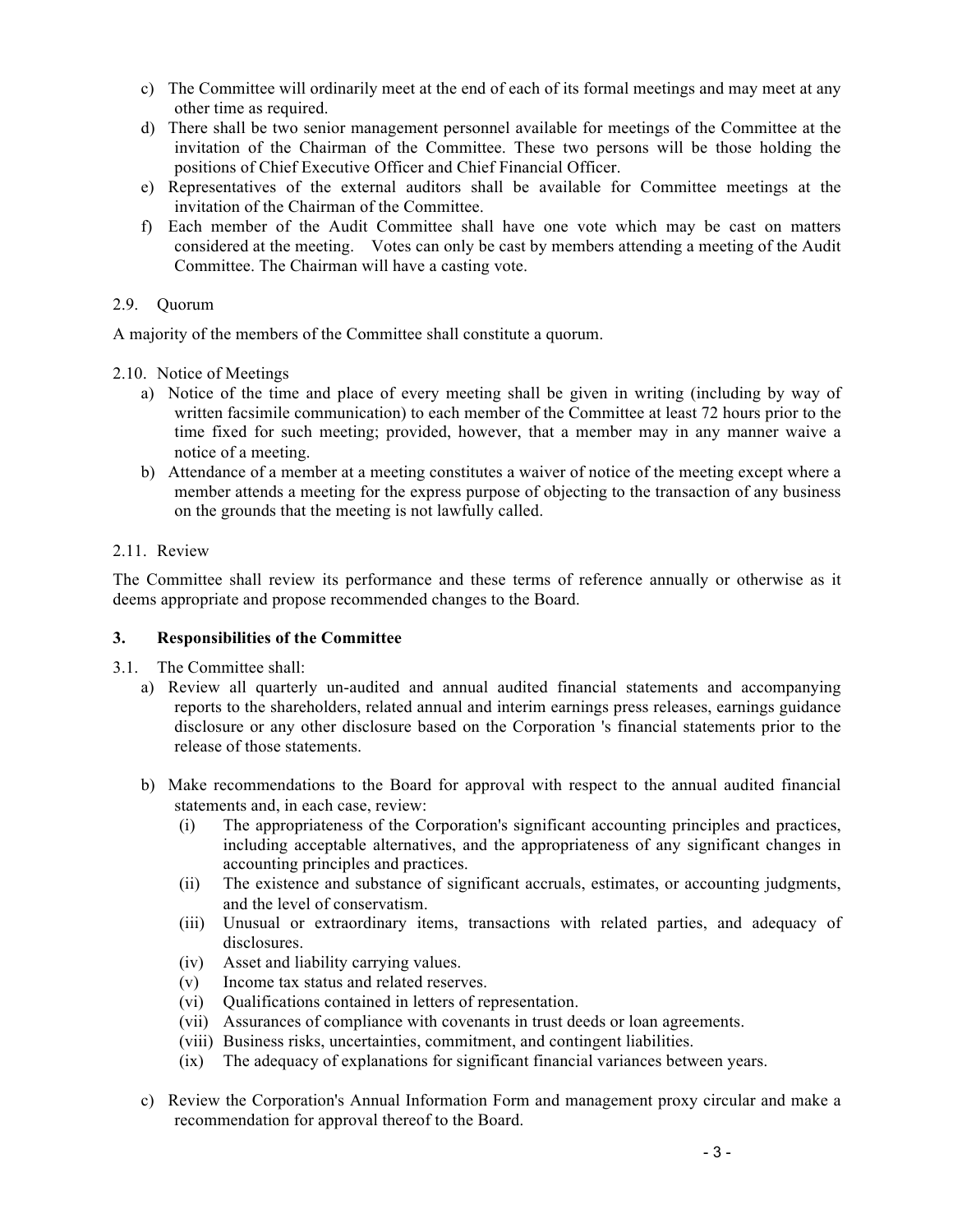- d) Oversee the external audit process, including:
	- (i) The selection and appointment of an auditing firm to conduct the annual audit of the Corporation's annual financial statements and review of the Corporation's quarterly financial statements (and related notes in each case).
	- (ii) Assessing the independence of appointed auditing firm.
	- (iii) Reviewing of the external audit plan comprising a fee estimate, objectives scope, materiality, timing, locations to be visited, areas of audit risk, and co-ordination with Internal Audit.
	- (iv) Reviewing of audit reports and reviews and findings, including corresponding management responses.
	- (v) Approving the audit fee.
	- (vi) Establishing, from time to time, pre-approval arrangements for specific categories of permitted audit related services.
	- (vii) Private discussions regarding the quality of financial personnel, the level of co-operation received unresolved material differences of opinion or disputes, and the effectiveness of the work of Internal Audit.
- e) Oversee the external non-audit process, including:
	- (i) Approving the nature of any non-audit services provided and any material mandates by the auditing firm to the Corporation or its subsidiary entities, the fees charged by the firm for such services and the impact on the independence of the auditor provided that the auditing firm is prohibited from providing appraisal or valuation services, fairness opinions, actuarial services, internal audit outsourcing services, management functions or human resources, bookkeeping or other services relating to the accounting records or financial statements of the Corporation or financial information systems designed in implementation.
	- (ii) Information as to the non-audit services provided by the auditing firm, the fees charged by the firm for such services and the impact on the independence of the auditor.
- f) Oversee the internal audit function including:
	- (i) Reviewing the annual audit plan including risk assessment, the location and activities selected to ensure appropriate involvement in the control systems and financial reporting, time and cost budgets, resources (both personnel and technological), and organizational reporting structure.
	- (ii) Reviewing audit progress, findings, recommendations, responses and follow up actions.
	- (iii) Private discussions as to internal audit independence, cooperation received from management, interaction with external audit, and any unresolved material disagreements with management.
	- (iv) Annual approval of audit mandate.
	- (v) Monitoring of compliance with the Corporation's financial code of conduct.
- g) Review the effectiveness of control and control systems utilized by the Corporation in connection with financial reporting and other identified business risks.
- h) Review with senior management and the external auditors the audits of subsidiaries performed by different external auditors, including significant issues and recommendations.
- i) Review incidents of fraud, illegal acts and conflicts of interest.
- j) Review documents filed with securities commissions, including the Corporation's annual information form and annual report.